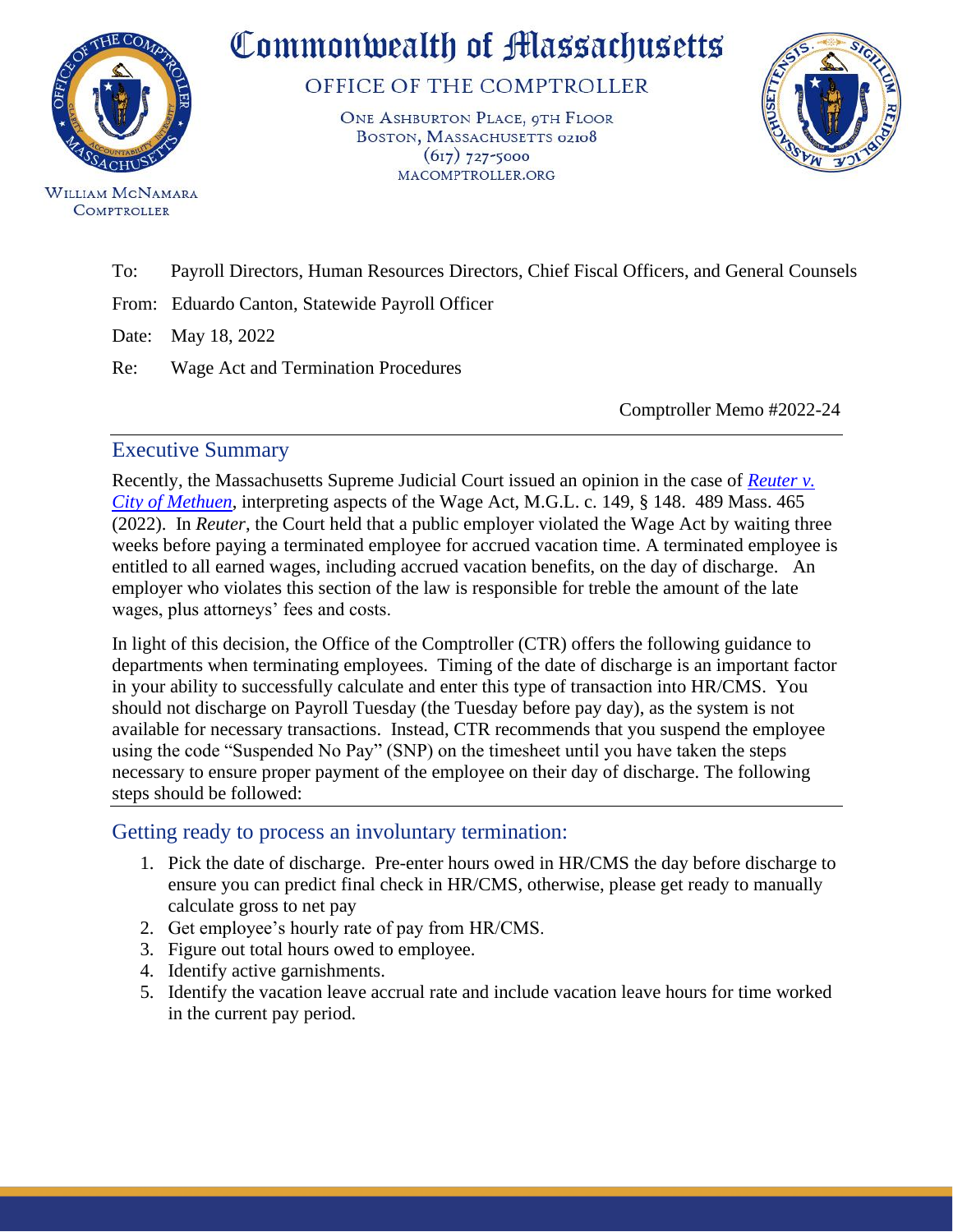Comptroller Memo FY#2022-18 Wage Act and Termination Procedures May 24, 2022 Page 2

- 6. Identify benefits that need to be deducted from the final check. Keep in mind the frequency of deductions since, depending on when the check is processed, some deductions may or may not be deducted. Be mindful of both pre-tax and post-tax deductions.
- 7. Refer to the Earn Codes matrix in the Knowledge Center to figure out which deductions and taxes may apply.
- 8. Ensure there is enough money in your Dynacash account to make the payment. Discharges include vacation accrual pay out as well as time worked during that pay period. If you need to request an advance, please note that there is a day lag at the bank before funds are available.
- 9. Deactivate direct deposit.
- 10. If the employee is being discharged during the second week of the pay period, department can enter all hours to be paid out on the employee's timesheet and get the forecasted paycheck the next morning. Keep in mind the employee will receive an email indicating the timesheet has been modified.
- 11. For employees being discharged, complete the Job change to indicate the Job Action of "Termination with Pay" and Job Reason "Discharge". This will prevent the employee from changing his or her Timesheet.
- 12. **Please suspend employee without pay rather than terminate if you are not able to timely calculate the amount of the final check before the proposed date of discharge.**

# Manually Calculating Gross to Net Pay:

#### Hours – Gross Pay

- 1) Multiply total hours by the employee's hourly rate of pay. Make sure to calculate overtime hours, differential pay, and reimbursement, if owed.
- 2) Manually calculate vacation leave accruals earned since last accrual update (last pay period end date) up to the date of discharge. Add this amount to vacation buyout total, and subtract any vacation hours taken during this pay period

#### Taxes

- 3) Federal Vacation buyout and other lump sum amounts are taxed at 22%. All other pay is taxed based on information entered on W-4 and IRS tax brackets. A good way to estimate a tax rate percentage is to review a prior paycheck and divide the tax by the taxable wages on the pay advice.
- 4) (MBTA Only). Social Security tax rate is 6.2% Remember the Social Security limit.
- 5) Medicare Tax rate is 0.145% (Employees who have been in continuous employment since March 31, 1986, are not subject to Medicare tax withholding). You can look at the employee's prior checks to confirm withholding status.
- 6) Supplemental Medicare Tax rate (tax rate is 0.9% for earnings over \$200K)
- 7) State Tax rate is 5%.